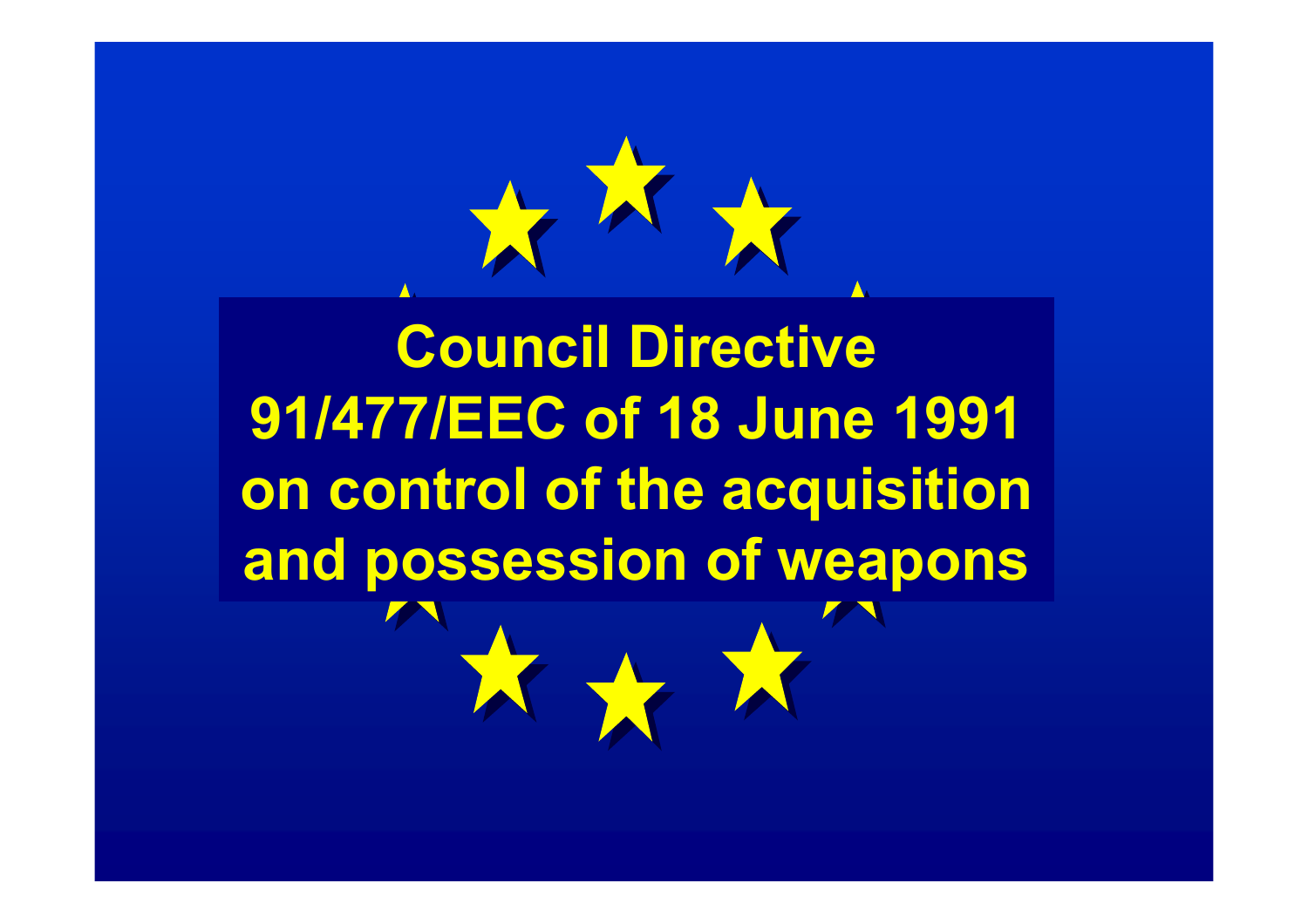

- $\bullet$ • ANNEX I: Classification of weapons into four categories, A, B, C, D
- $\bullet$ • ANNEX II: Mains specifications for the European firearms Pass (EFP)
- $\bullet$  $\bullet$  Three Recommendations already issued for the EFP (1993, 1996, 2005)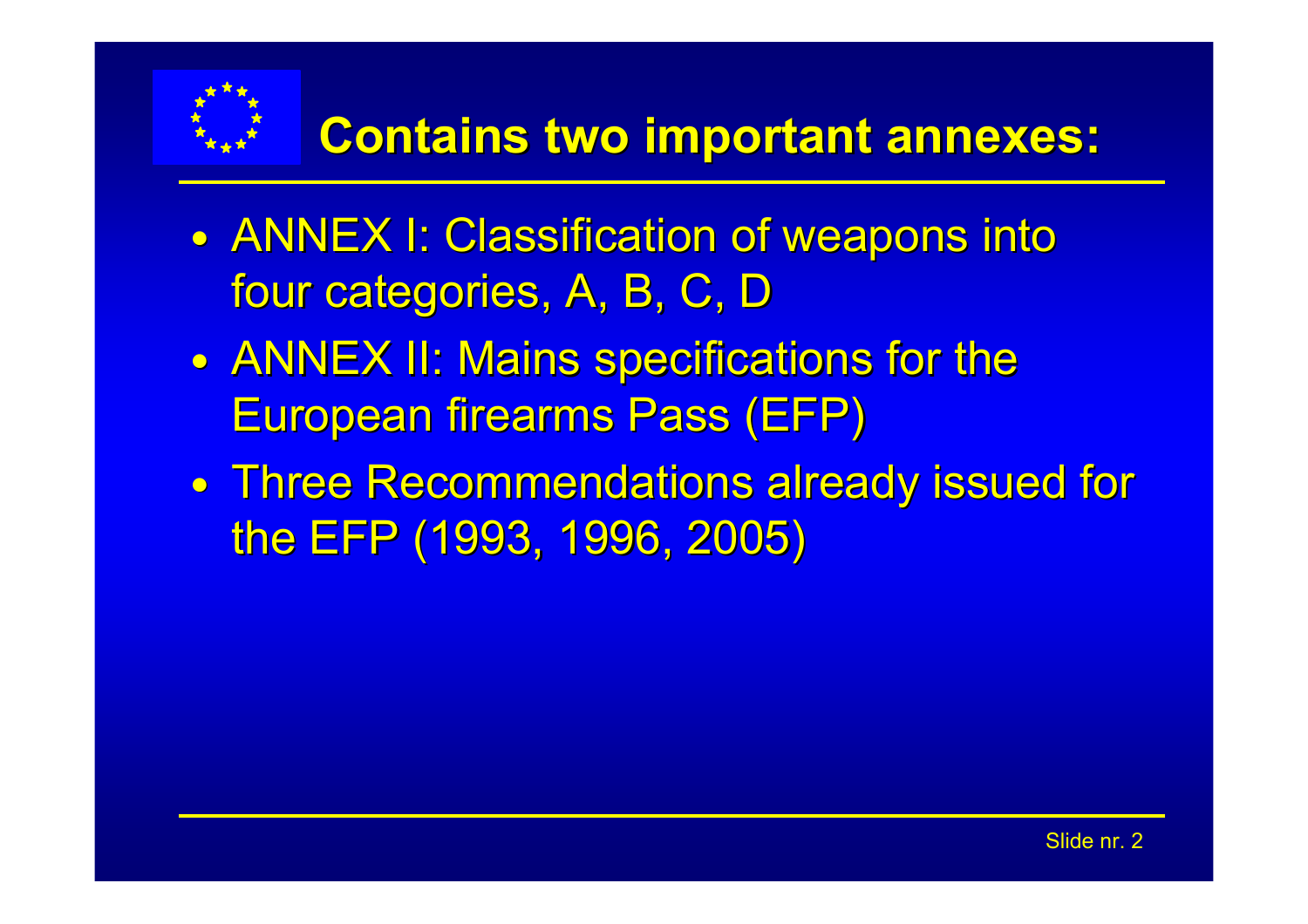

# **Aim of Directive on firearms**

The Directive introduces a system of circulation of certain firearms inside the circulation of certain firearms inside the intra-community territory with due precautions.

It derives from the idea that firearms are not ordinary goods entirely free to circulate inside EU territory.

Directive does not apply to circulation of weapons with third countries.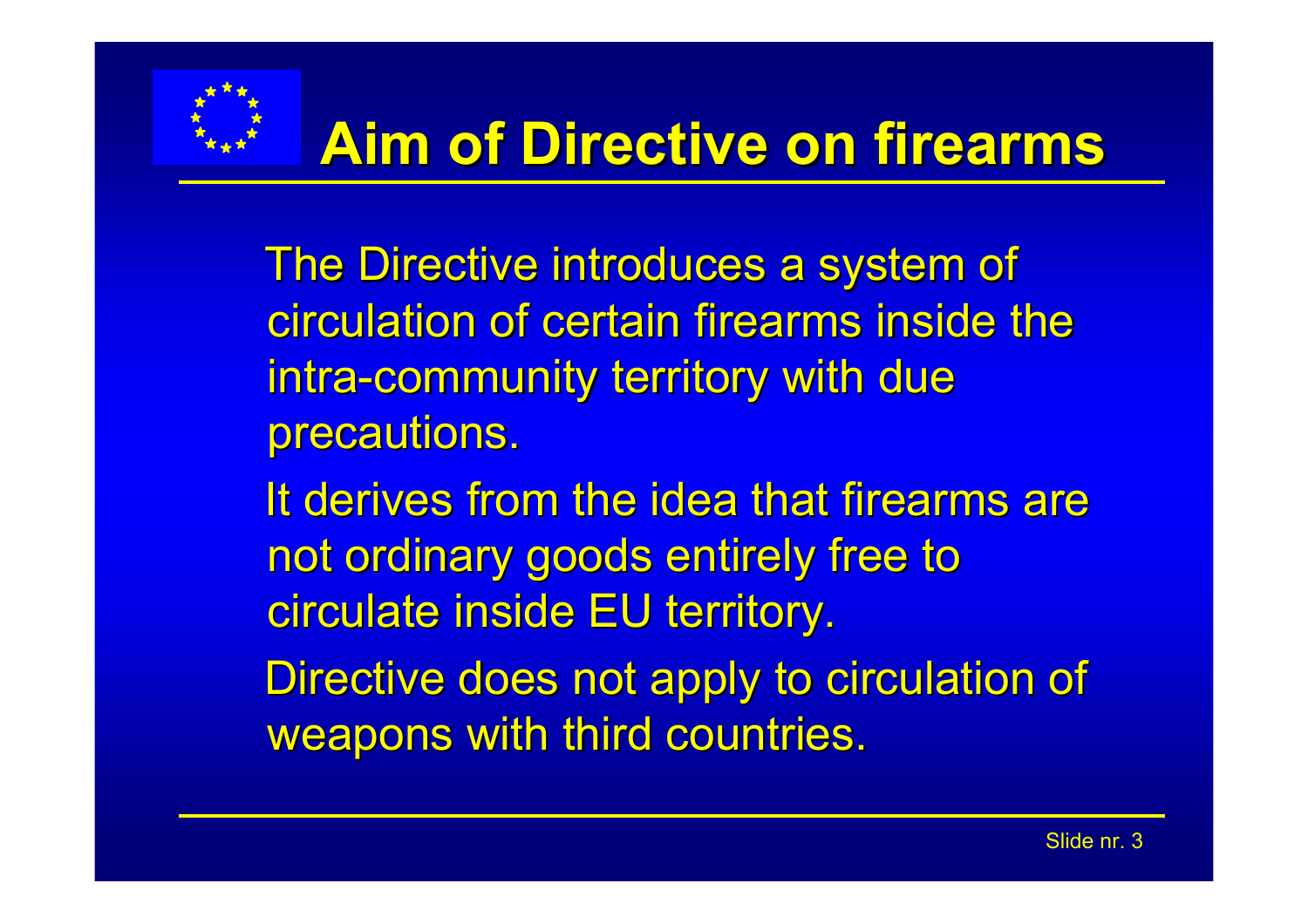

## **A Directive setting minimum standards standards**

"Member States may adopt in their legislation provisions which are more stringent that those provided for in this Directive, subject to the rights conferred on residents of the Member States by Article 12" (article 3)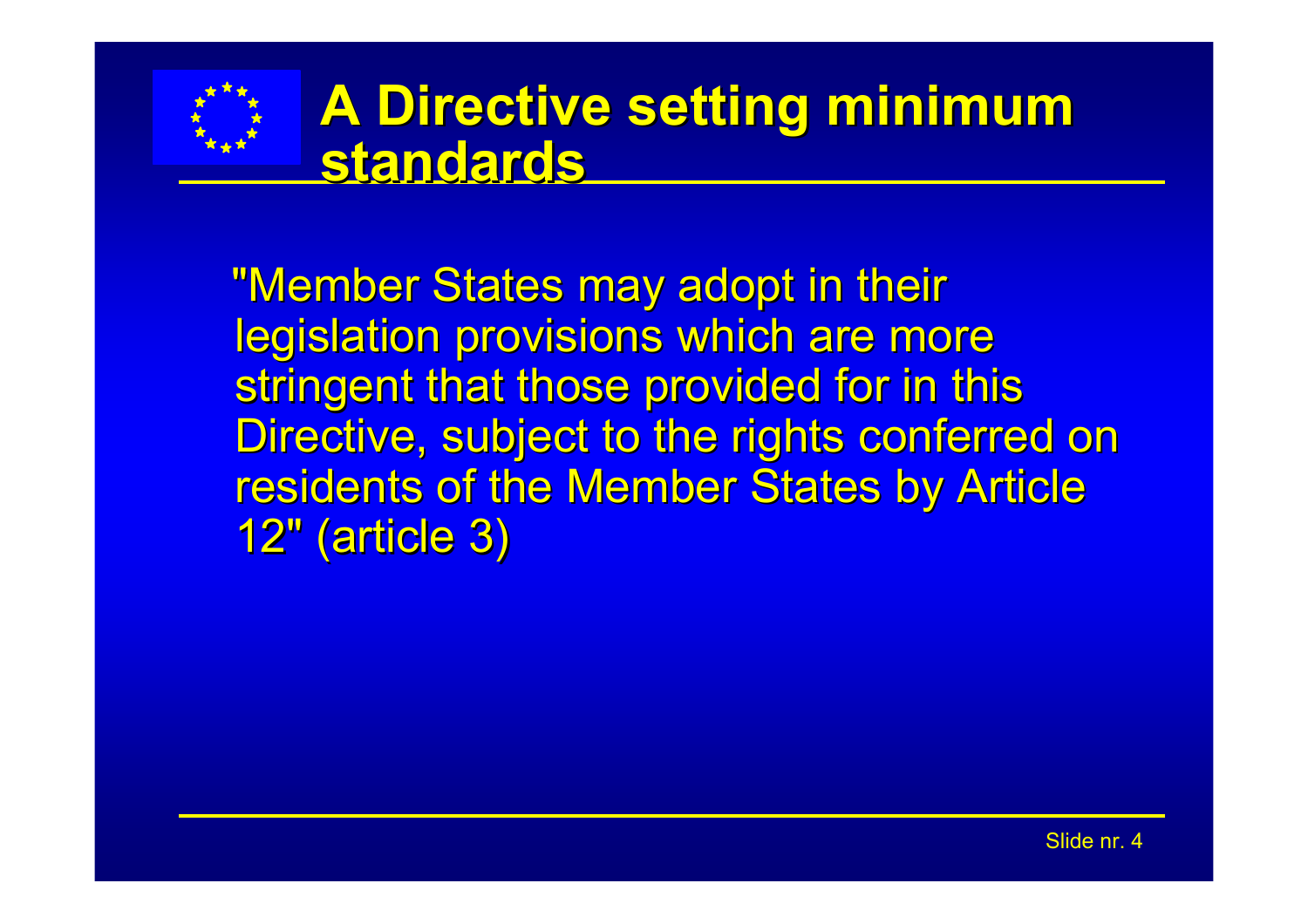

## **Definition of a "dealer" Definition of a "dealer"**

"For the purposes of this Directive "dealer" shall mean any natural or legal person whose trade or business consists wholly or partly in the manufacture, trade, exchange, hiring out, repair or conversion of firearms" (article 1, para 2)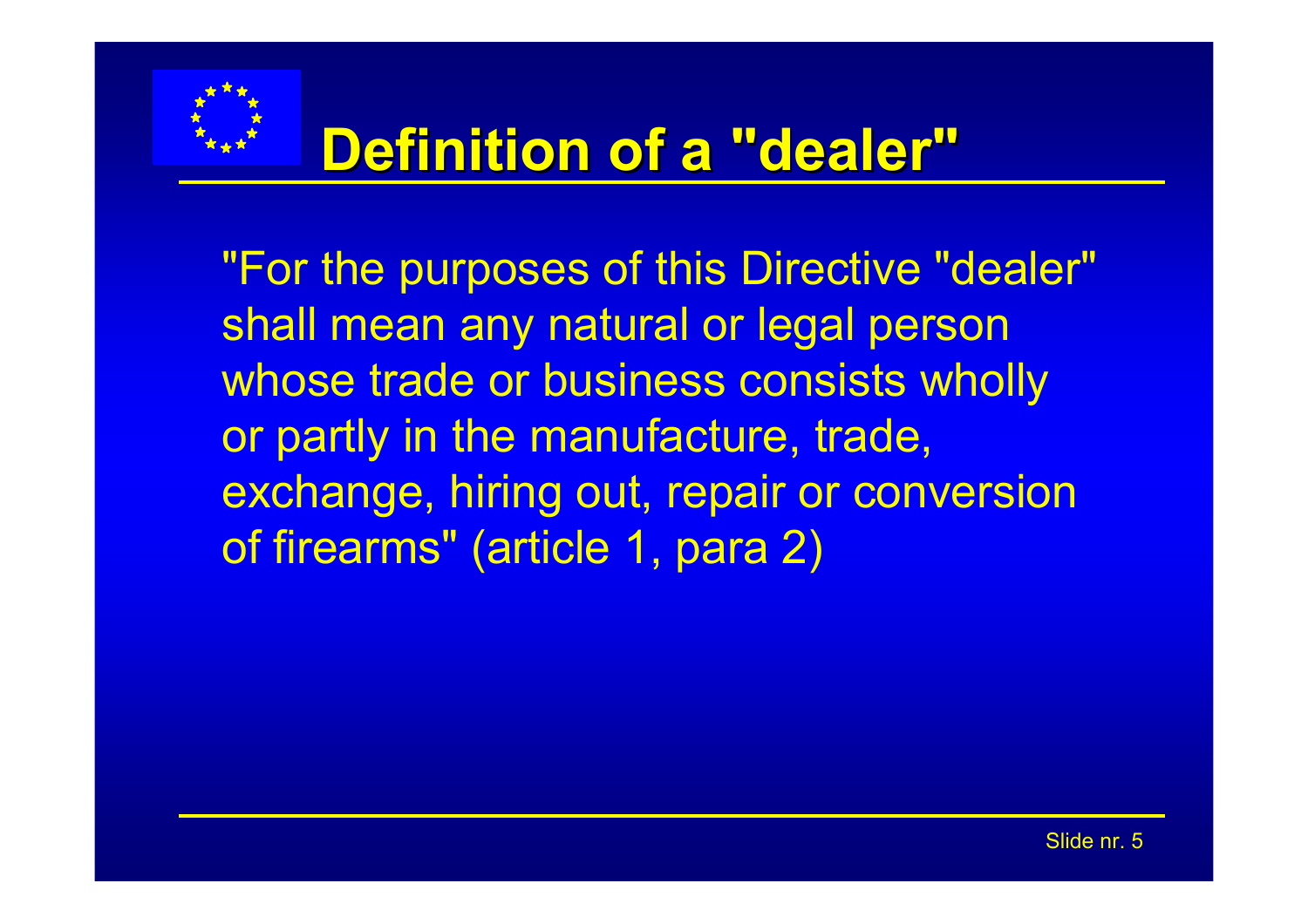

"The EFP is a document which is issued on request by the authorities of a MS to a person lawfully entering into possession of and using a firearm (…). It shall contain the information set out in

Annex II" (article 1, para 4)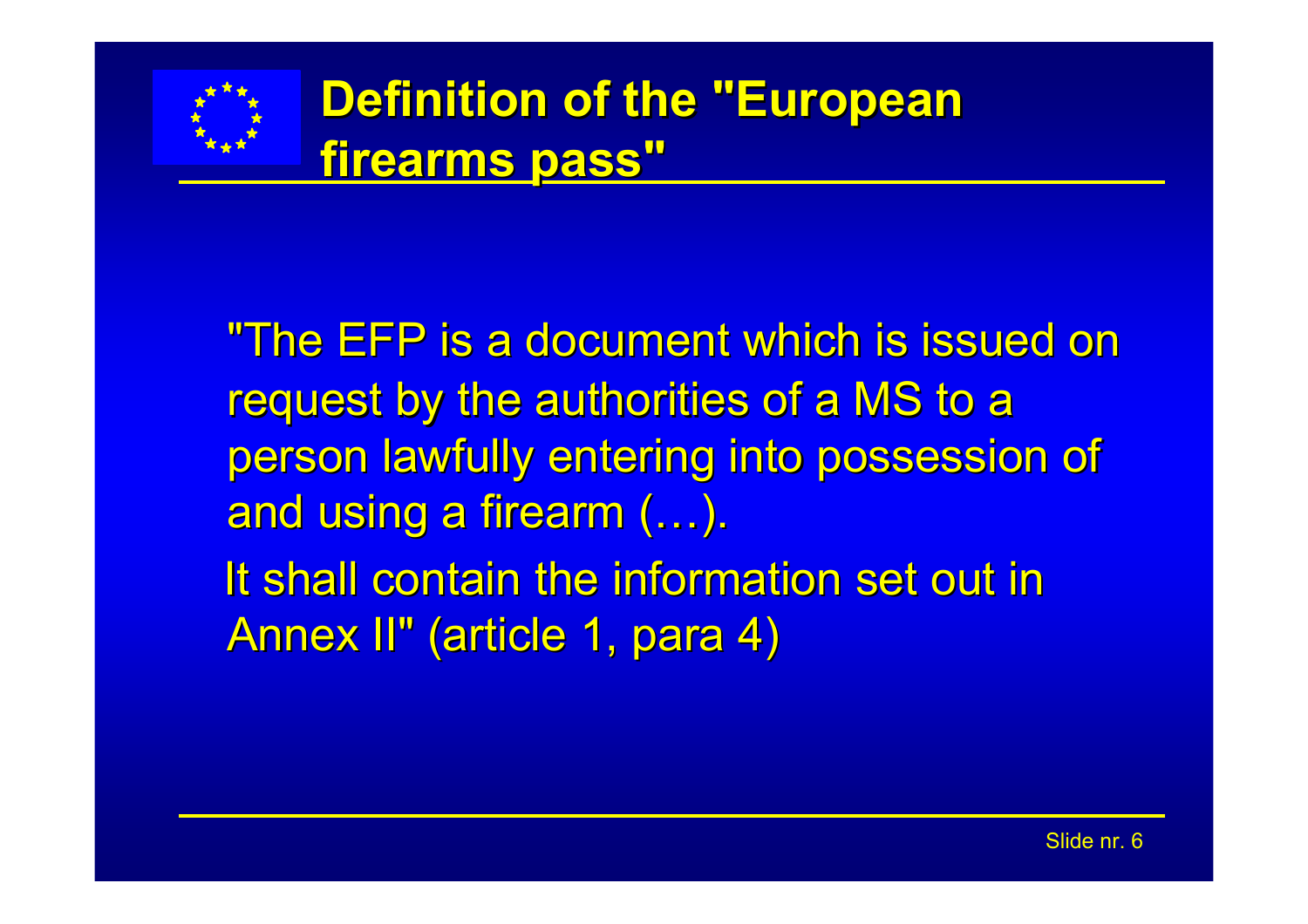

"Directive is without prejudice to the application of national provisions concerning the carrying of weapons, hunting or target shooting" (article 2, para 1)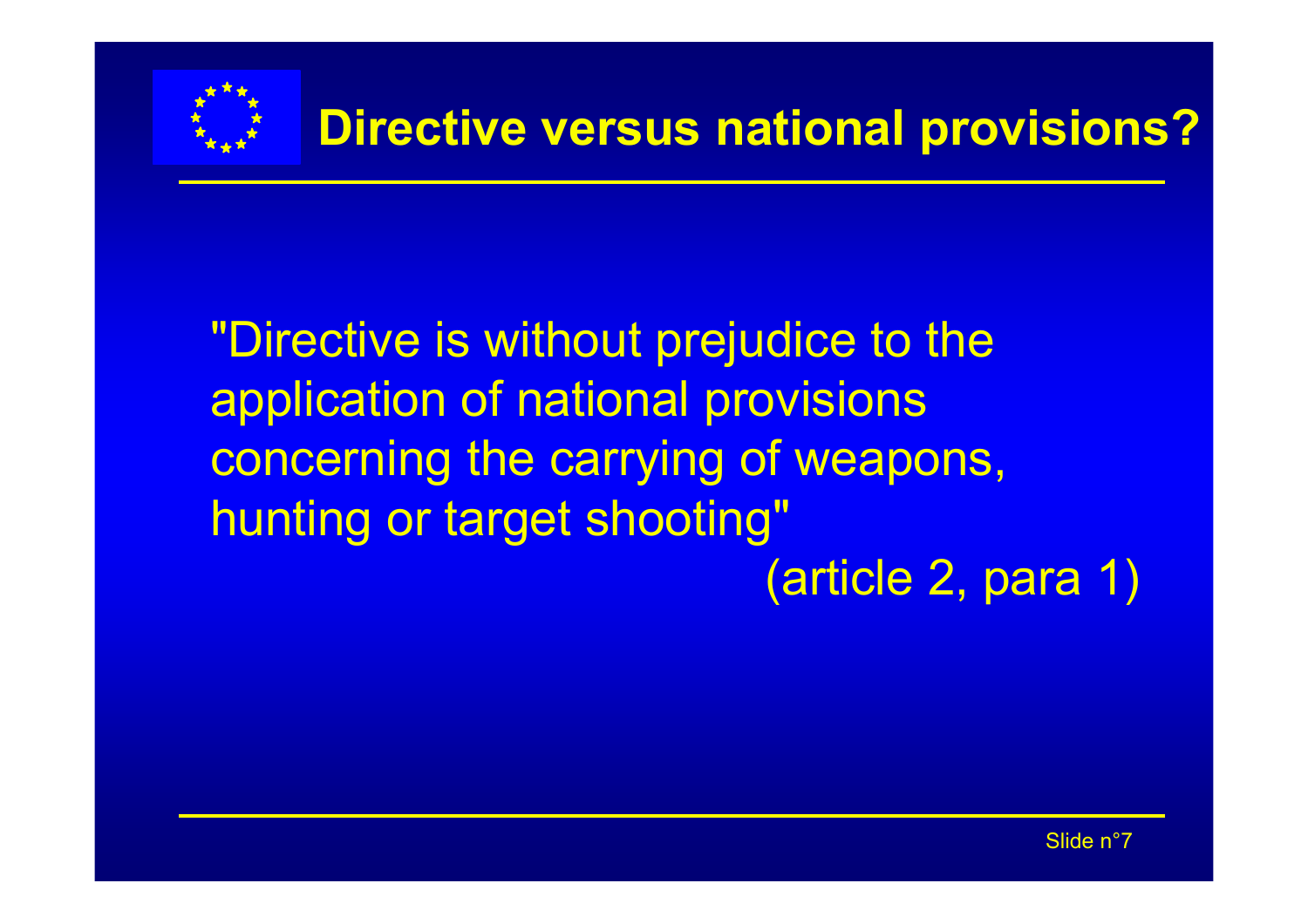

"Directive shall not apply to the acquisition or "Directive shall not apply to the acquisition or possession of weapons and ammunition, in accordance with national law, by the armed forces, the police, the public authorities or by collectors and bodies concerned with the cultural and historical aspects of weapons and recognized as such by the MS in whose territory they are established "

(article 2, para 2)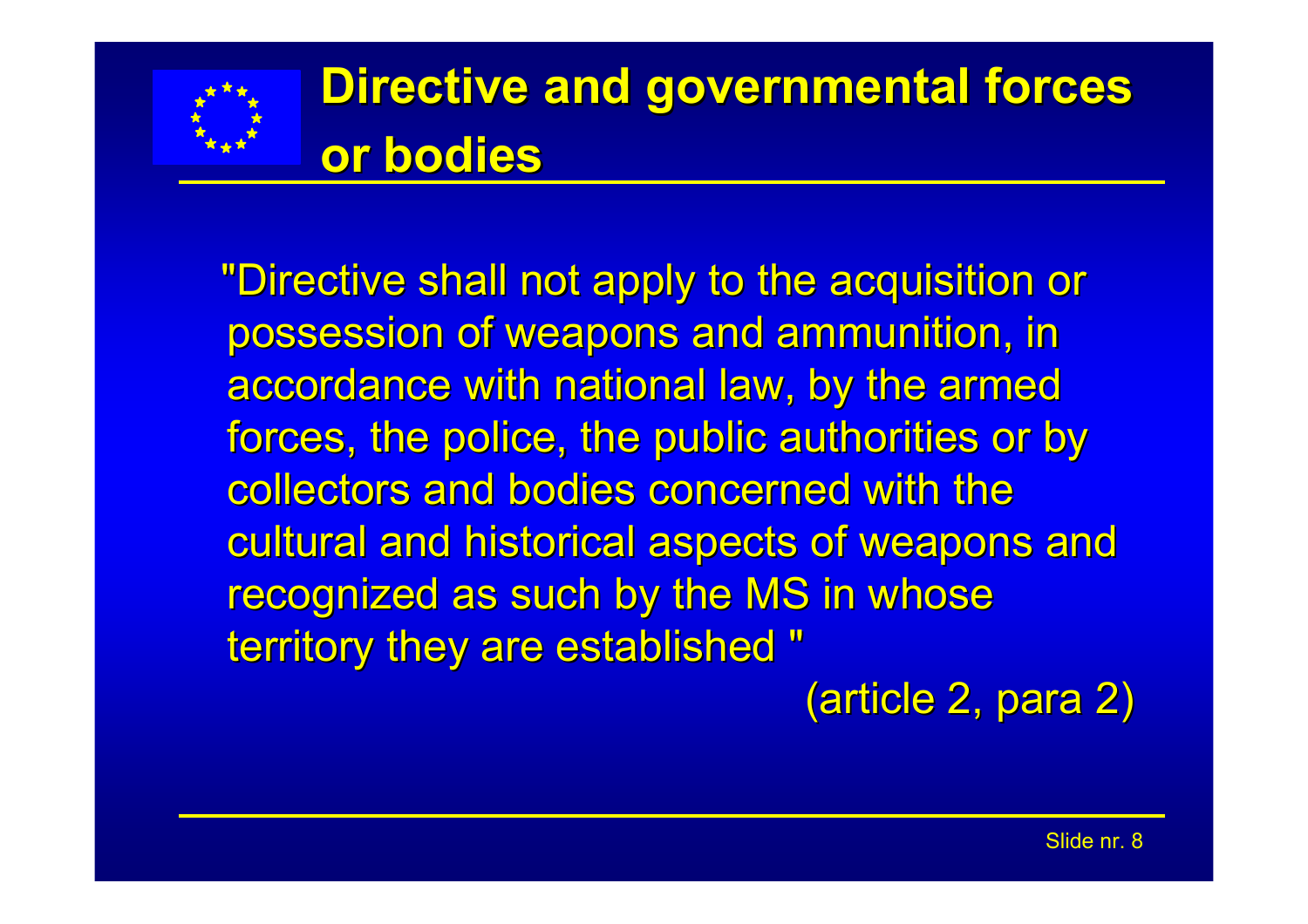

Directive obliges the dealers to keep a register with information about firearms for a minimum of 5 years. It obliges also MS to check dealers' compliance with this obligation. (art.4)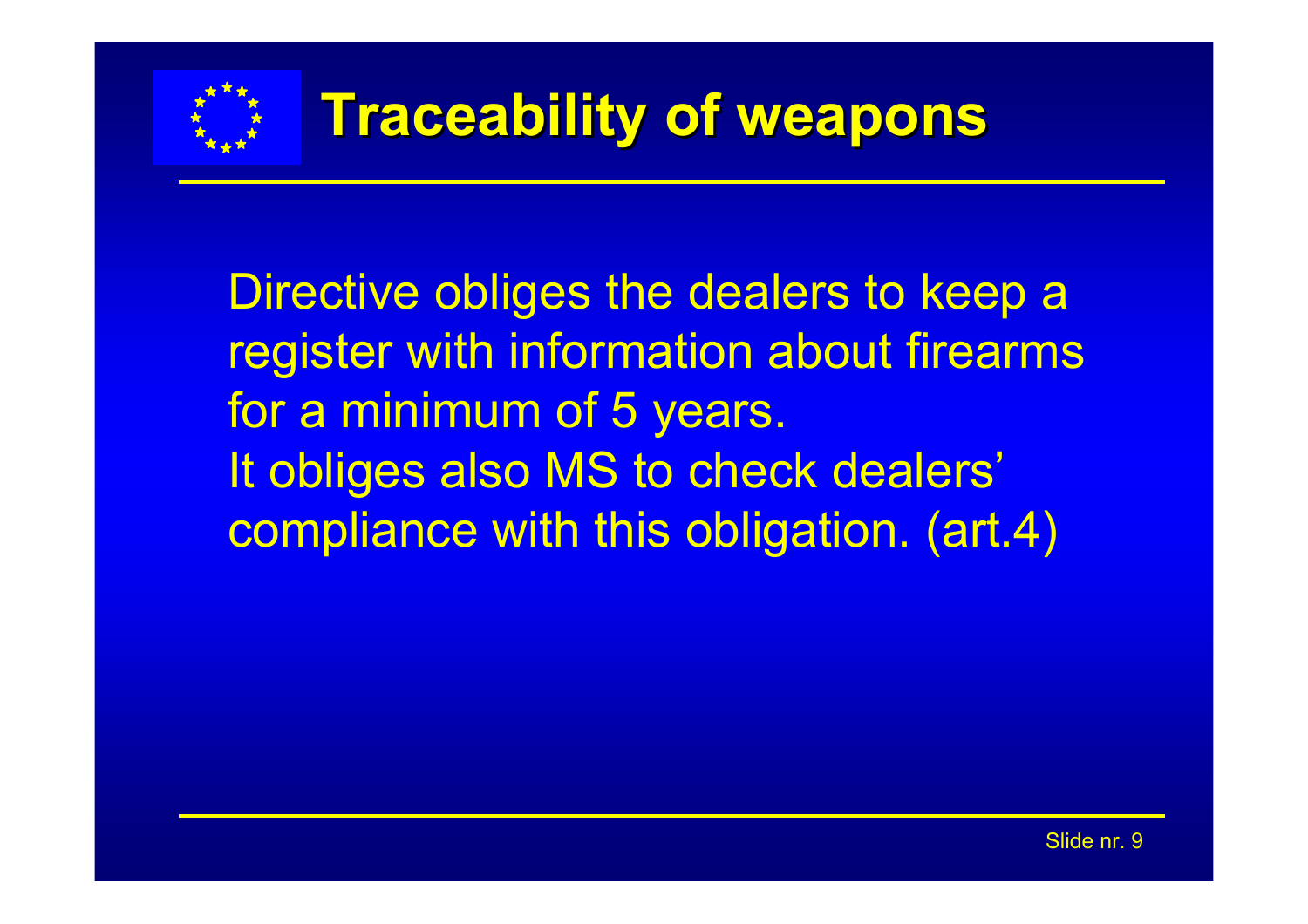

#### One should be 18 years old or more and not likely to be a danger for himself, to public order or to public safety

(article 5)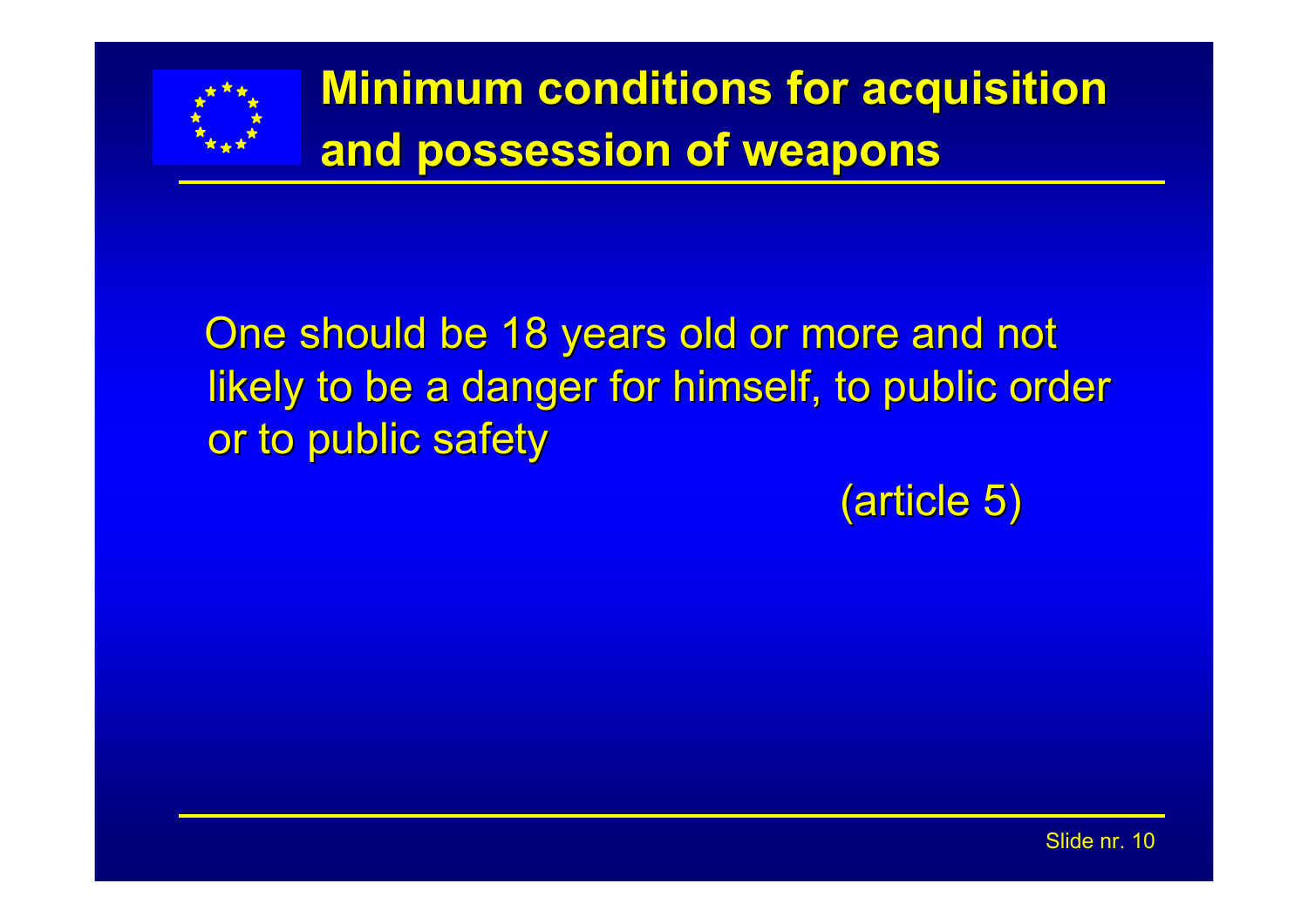

## **Firearms transferred from a MS to another MS another MS**

#### The Article 11 provides for a system of information/authorization with minima standards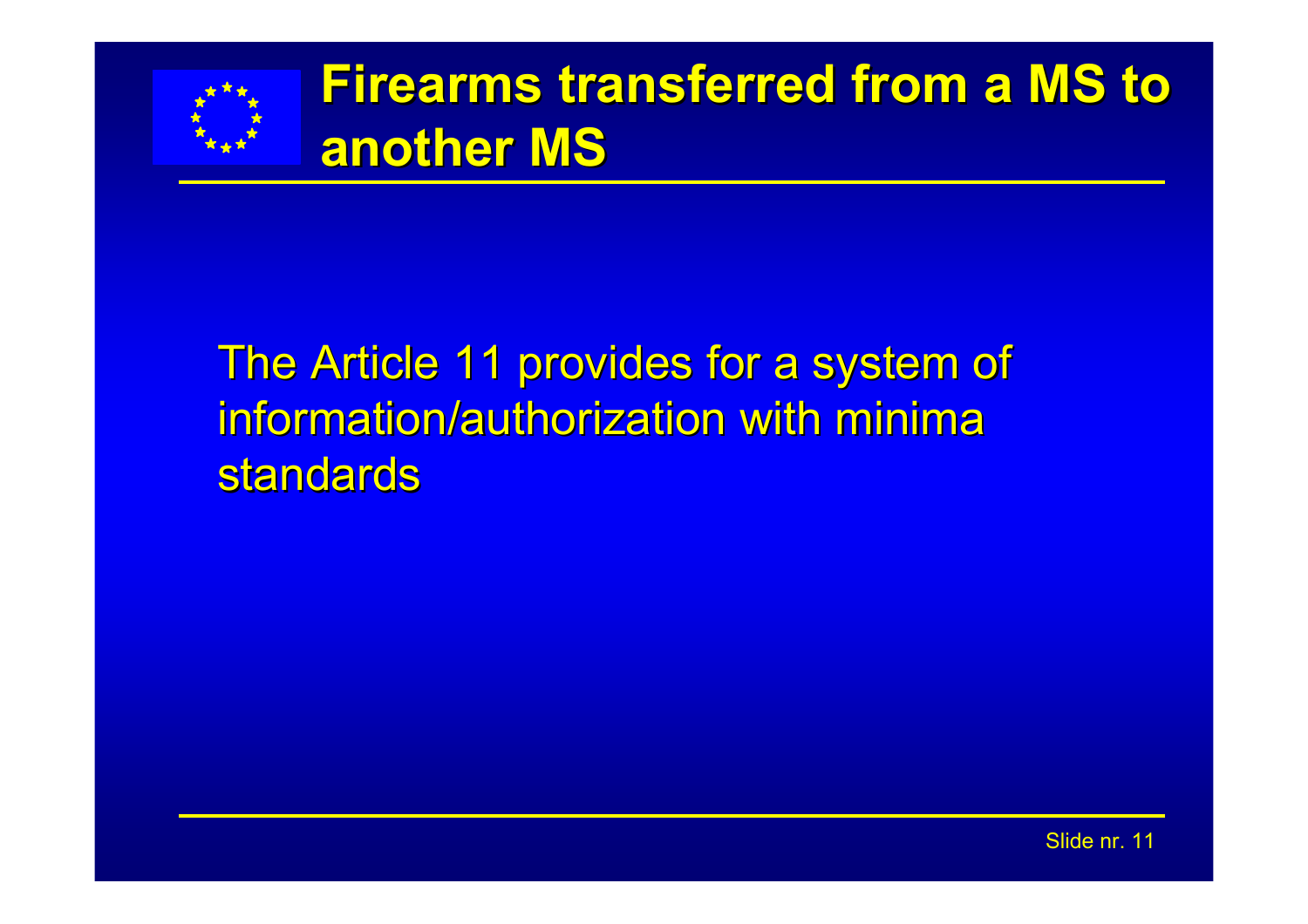

## **Travelling inside the EU for hunters and marksmen**

#### The Article 12 provides for a specific facility for hunters and marksmen, the European Firearms Pass, under certain conditions.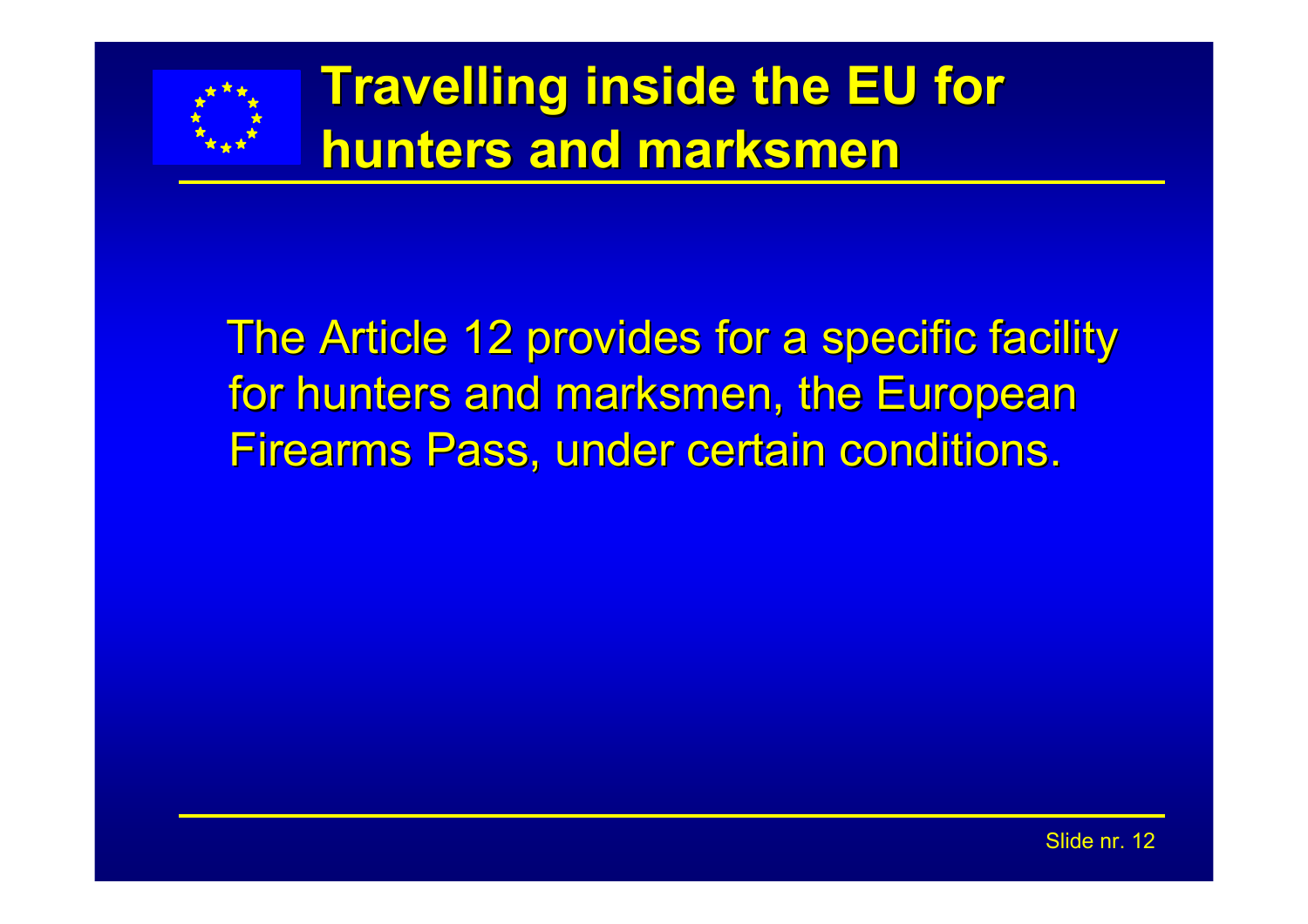

"Each MS shall communicate all useful "Each MS shall communicate all useful information at its disposal concerning definitive transfers of firearms to the MS to the territory of which such a transfer has been effected" (article 13, para 1) Networks for the exchange of information should be set up.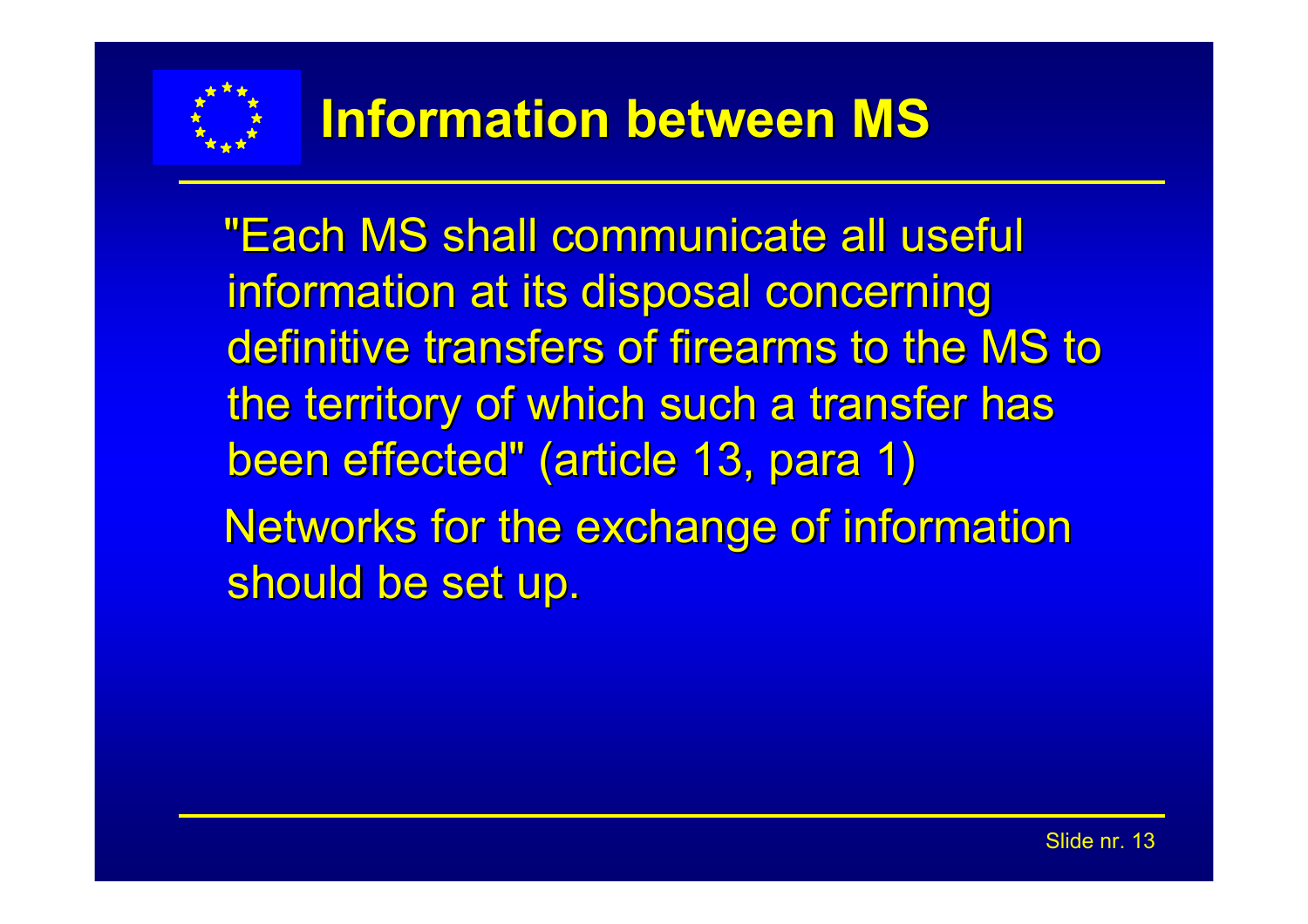



## Intensifying controls on the possession of weapons at external Community frontiers (article 15)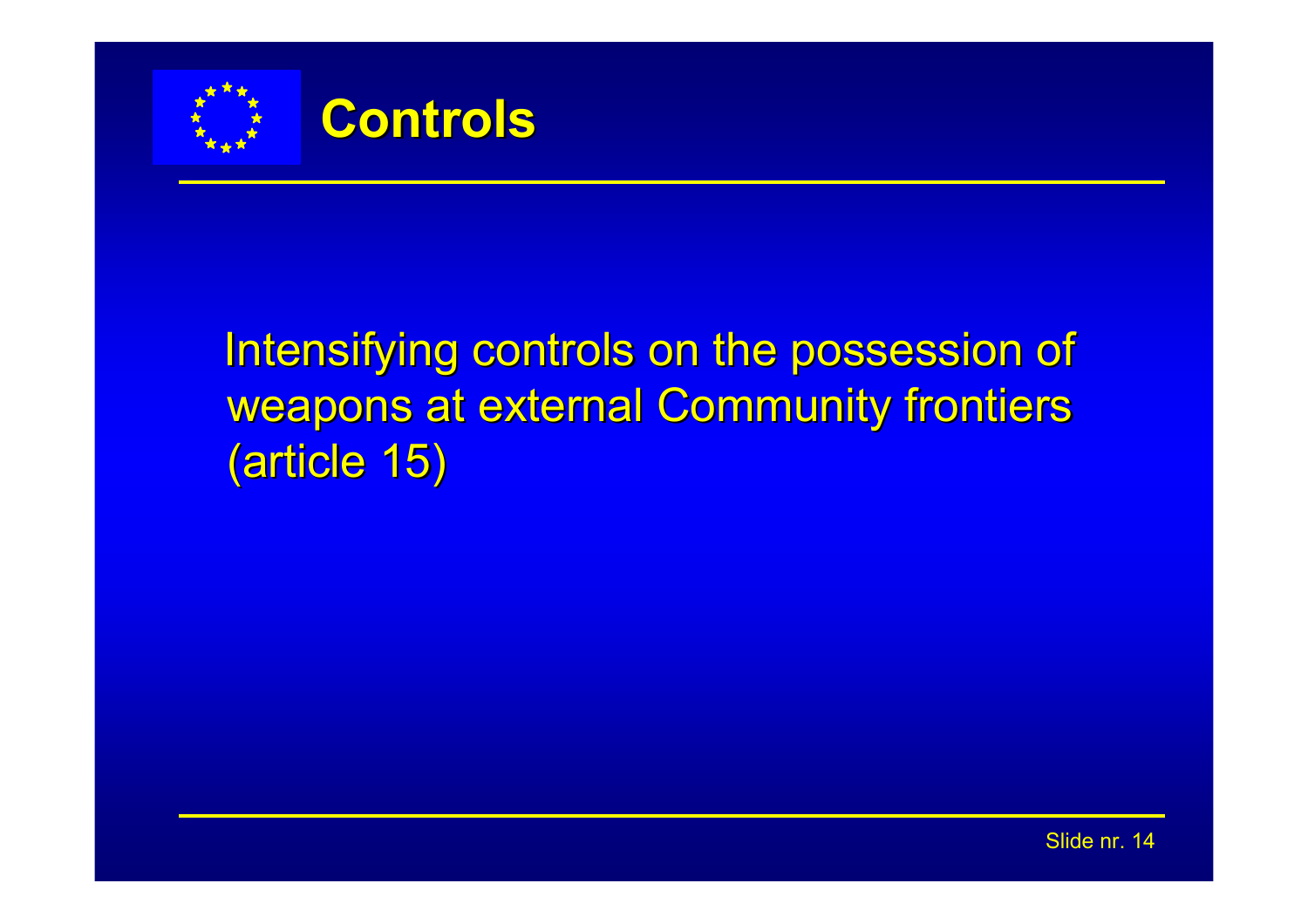

"Member States shall introduce penalties for failure to comply with the provisions adopted pursuant to this Directive. Such penalties must be sufficient to promote compliance with such provisions".

(article 16)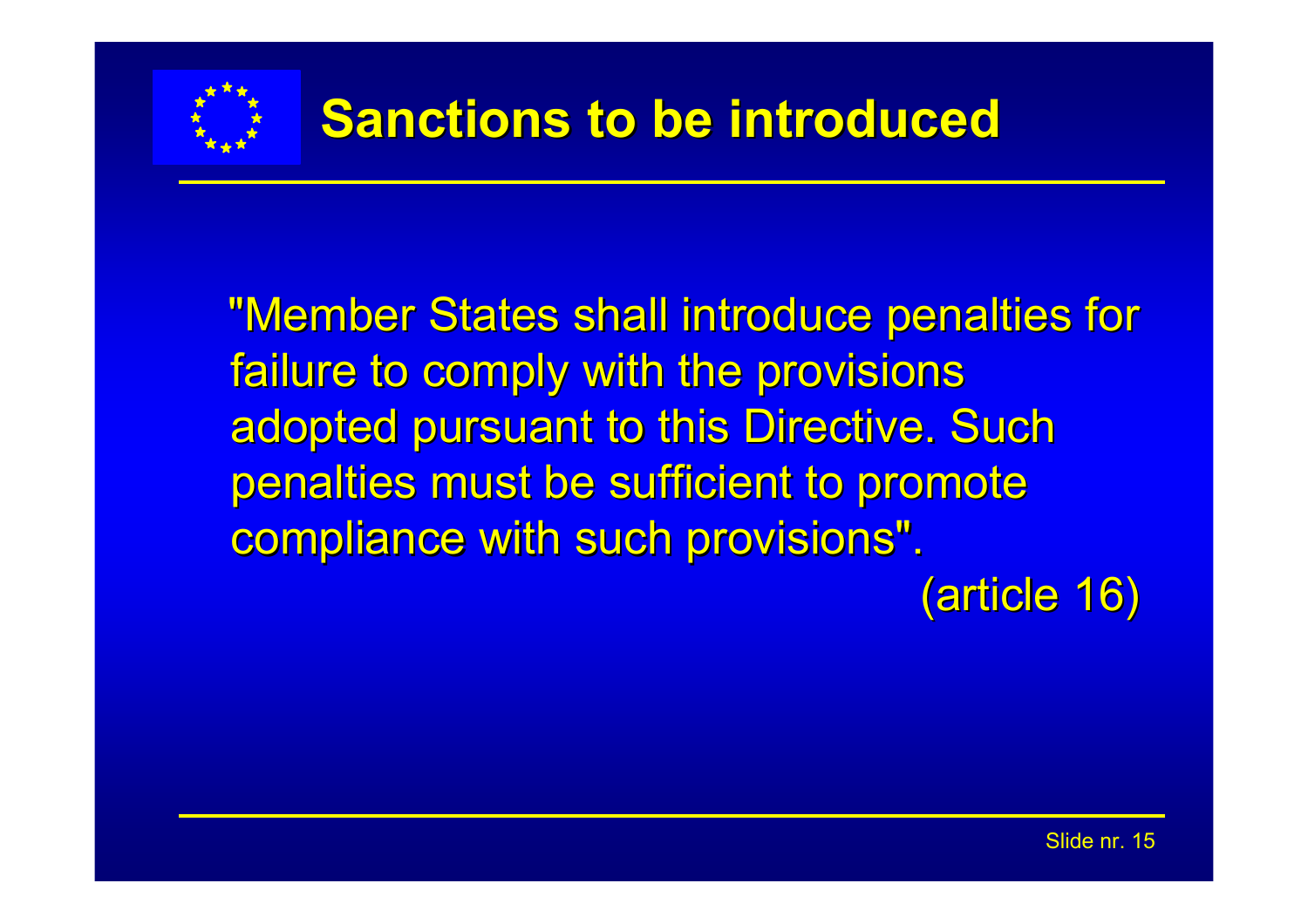

Some directions already in the report mentioned in the article 17.

Possible changes to be introduced following the signature of the UN Protocol against illegal manufacturing and trafficking of weapons.